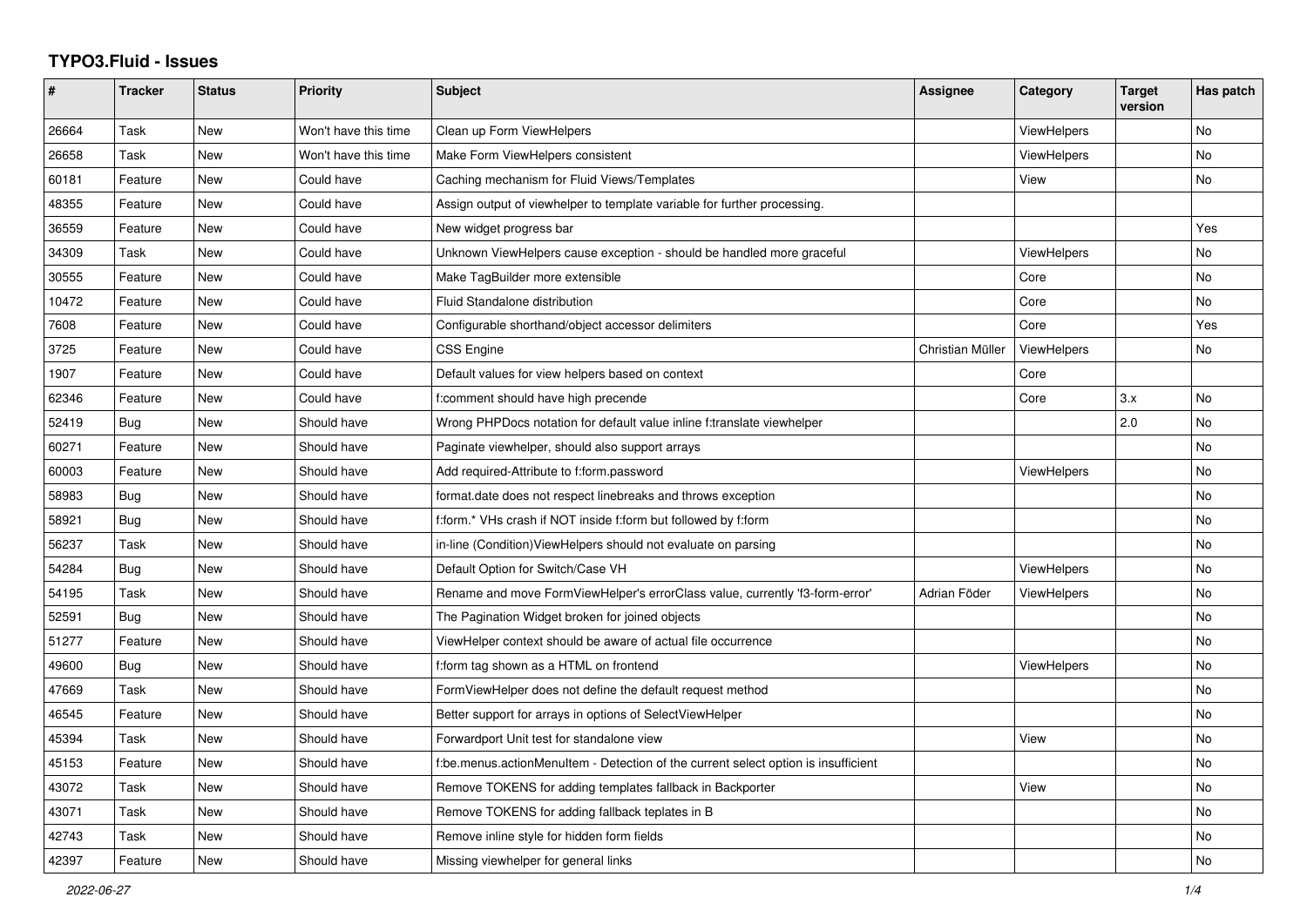| #     | <b>Tracker</b> | <b>Status</b> | <b>Priority</b> | <b>Subject</b>                                                                                              | <b>Assignee</b>        | Category           | <b>Target</b><br>version | Has patch |
|-------|----------------|---------------|-----------------|-------------------------------------------------------------------------------------------------------------|------------------------|--------------------|--------------------------|-----------|
| 40081 | Feature        | New           | Should have     | Allow assigned variables as keys in arrays                                                                  |                        |                    |                          | <b>No</b> |
| 39990 | Bug            | New           | Should have     | Same form twice in one template: hidden fields for empty values are only rendered<br>once                   |                        | Core               |                          | No        |
| 39936 | Feature        | <b>New</b>    | Should have     | registerTagAttribute should handle default values                                                           |                        | ViewHelpers        |                          | No        |
| 38130 | Feature        | New           | Should have     | Checkboxes and multiple select fields should have an assignable default value                               |                        |                    |                          | No        |
| 37619 | Bug            | New           | Should have     | Fatal Error when using variable in name attribute of Section ViewHelper                                     |                        | ViewHelpers        |                          | No        |
| 37095 | Feature        | New           | Should have     | It should be possible to set a different template on a Fluid TemplateView inside an<br>action               | Christopher<br>Hlubek  |                    |                          | No        |
| 36655 | Bug            | New           | Should have     | <b>Pagination Links</b>                                                                                     |                        | Widgets            |                          | No        |
| 36410 | Feature        | New           | Should have     | Allow templates to send arguments back to layout                                                            |                        | ViewHelpers        |                          | No        |
| 33215 | Feature        | New           | Should have     | RFC: Dynamic values in ObjectAccess paths                                                                   |                        |                    |                          | No.       |
| 32035 | Task           | New           | Should have     | Improve fluid error messages                                                                                |                        | Core               |                          | Yes       |
| 31955 | Feature        | New           | Should have     | f:uri.widget                                                                                                |                        | Widgets            |                          | No        |
| 30937 | Bug            | New           | Should have     | CropViewHelper stringToTruncate can't be supplied so it can't be easily extended                            |                        | ViewHelpers        |                          | Yes       |
| 28554 | Bug            | New           | Should have     | (v4) implement feature flag to disable caching                                                              |                        |                    |                          | No        |
| 28553 | Bug            | New           | Should have     | improve XHProf test setup                                                                                   |                        |                    |                          | No        |
| 28552 | Bug            | New           | Should have     | (v5) write ViewHelper test for compiled run; adjust functional test to do two passes<br>(uncached & cached) |                        |                    |                          | No        |
| 28550 | Bug            | <b>New</b>    | Should have     | (v4) make widgets cacheable, i.e. not implement childnodeaccess interface                                   |                        |                    |                          | No        |
| 28549 | Bug            | New           | Should have     | make widgets cacheable, i.e. not implement childnodeaccess interface                                        |                        |                    |                          | No        |
| 13045 | Bug            | New           | Should have     | Entity decode of strings are different between if-conditions and output of variable                         |                        |                    |                          |           |
| 12863 | Bug            | New           | Should have     | Attributes of a viewhelper can't contain a '-'                                                              | Sebastian<br>Kurfuerst | Core               |                          | No        |
| 10911 | Task           | New           | Should have     | Tx_Fluid_ViewHelpers_Form_AbstractFormViewHelper->renderHiddenIdentityField<br>should be more reliable      |                        | ViewHelpers        |                          | No        |
| 9950  | Task           | New           | Should have     | Binding to nested arrays impossible for form-elements                                                       |                        | <b>ViewHelpers</b> |                          |           |
| 9514  | Feature        | New           | Should have     | Support explicit Array Arguments for ViewHelpers                                                            |                        |                    |                          |           |
| 8648  | Bug            | New           | Should have     | format.crop ViewHelper should support all features of the crop stdWrap function                             |                        | ViewHelpers        |                          | No        |
| 4704  | Feature        | New           | Should have     | Improve parsing exception messages                                                                          |                        | Core               |                          |           |
| 3481  | Bug            | New           | Should have     | Use ViewHelperVariableContainer in PostParseFacet                                                           |                        | Core               |                          | No        |
| 60856 | <b>Bug</b>     | New           | Must have       | Target attribute not supported by the form viewhelper                                                       |                        | ViewHelpers        |                          | Yes       |
| 57885 | Bug            | New           | Must have       | Inputs are cleared from a second form if the first form produced a vallidation error                        |                        |                    |                          | No        |
| 51100 | Feature        | New           | Must have       | Links with absolute URI should have the option of URI Scheme                                                |                        | ViewHelpers        |                          | No        |
| 49038 | Bug            | New           | Must have       | form.select does not select the first item if prependOptionValue is used                                    |                        |                    |                          | No        |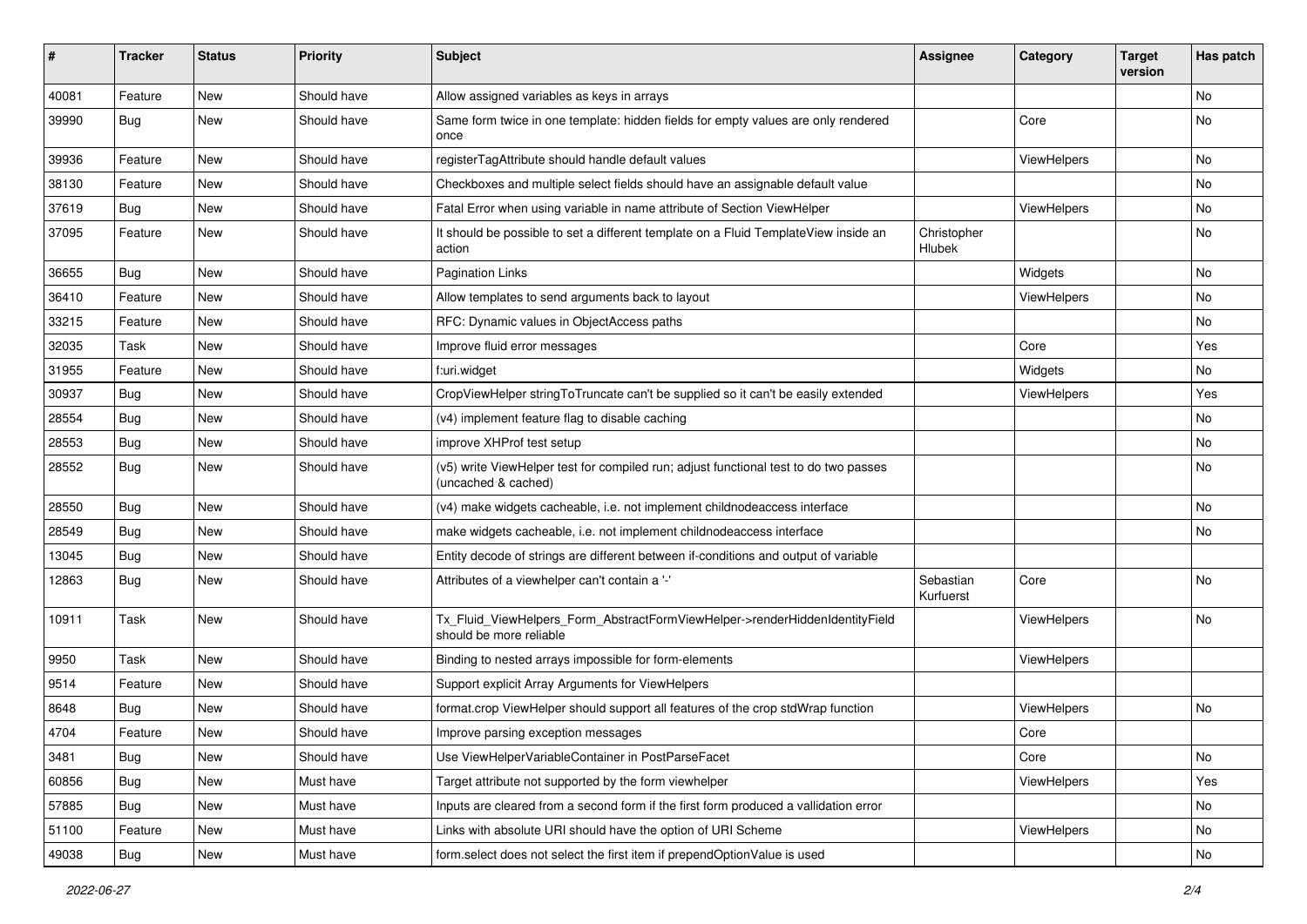| #     | <b>Tracker</b> | <b>Status</b>       | <b>Priority</b> | Subject                                                                               | <b>Assignee</b>             | Category    | <b>Target</b><br>version | Has patch      |
|-------|----------------|---------------------|-----------------|---------------------------------------------------------------------------------------|-----------------------------|-------------|--------------------------|----------------|
| 40064 | Bug            | New                 | Must have       | Multiselect is not getting persisted                                                  |                             | ViewHelpers |                          | No             |
| 38369 | Bug            | New                 | Must have       | Resource ViewHelpers should not fall back to request package                          |                             | View        |                          | No             |
| 33551 | Bug            | New                 | Must have       | View helper values break out of a partial scope                                       | Sebastian<br>Kurfuerst      | Core        |                          | No             |
| 27607 | Bug            | New                 | Must have       | Make Fluid comparisons work when first element is STRING, second is NULL.             |                             | Core        |                          | <b>No</b>      |
| 45384 | Bug            | New                 | Must have       | Persisted entity object in widget-configuration cannot be deserialized (after reload) |                             | Widgets     | 2.0.1                    | N <sub>o</sub> |
| 9005  | Feature        | Accepted            | Could have      | Fluid Template Analyzer (FTA)                                                         | Sebastian<br>Kurfuerst      |             |                          |                |
| 28551 | <b>Bug</b>     | Accepted            | Should have     | (v4) backport VHTest                                                                  | Sebastian<br>Kurfuerst      |             |                          | <b>No</b>      |
| 5933  | Feature        | Accepted            | Should have     | Optional section rendering                                                            | Sebastian<br>Kurfuerst      | ViewHelpers |                          | No             |
| 8989  | Feature        | Needs<br>Feedback   | Could have      | Search path for fluid template files                                                  |                             | View        |                          | <b>No</b>      |
| 36662 | Bug            | Needs<br>Feedback   | Should have     | Checked state isn't always correct when property is collection                        | Kevin Ulrich<br>Moschallski | ViewHelpers | 1.1.1                    | <b>No</b>      |
| 58862 | Bug            | Needs<br>Feedback   | Should have     | FormViewHelper doesn't accept NULL as value for \$arguments                           | Bastian<br>Waidelich        | ViewHelpers |                          | Yes            |
| 46091 | Task           | Needs<br>Feedback   | Should have     | Show source file name and position on exceptions during parsing                       |                             |             |                          | No             |
| 45345 | Feature        | Needs<br>Feedback   | Should have     | Easy to use comments for fluid that won't show in output                              |                             |             |                          |                |
| 33394 | Feature        | Needs<br>Feedback   | Should have     | Logical expression parser for BooleanNode                                             | <b>Tobias Liebig</b>        | Core        |                          | No             |
| 8491  | Task           | Needs<br>Feedback   | Should have     | link.action and uri.action differ in absolute argument                                | Karsten<br>Dambekalns       | ViewHelpers |                          | <b>No</b>      |
| 3291  | Feature        | Needs<br>Feedback   | Should have     | Cacheable viewhelpers                                                                 |                             |             |                          | No             |
| 46289 | Bug            | Needs<br>Feedback   | Should have     | Enable Escaping Interceptor in XML request format                                     |                             | View        | 2.0.1                    | <b>No</b>      |
| 33628 | Bug            | Needs<br>Feedback   | Must have       | Multicheckboxes (multiselect) for Collections don't work                              | Christian Müller            | ViewHelpers |                          | No             |
| 40998 | <b>Bug</b>     | <b>Under Review</b> | Should have     | Missing parent request namespaces in form field name prefix                           | Sebastian<br>Kurfuerst      | ViewHelpers | 1.1.1                    | No             |
| 65424 | <b>Bug</b>     | <b>Under Review</b> | Should have     | SelectViewHelper must respect option(Value Label)Field for arrays                     |                             | ViewHelpers |                          | No             |
| 55008 | <b>Bug</b>     | <b>Under Review</b> | Should have     | Interceptors should be used in Partials                                               | Christian Müller            |             |                          | No             |
| 53806 | <b>Bug</b>     | <b>Under Review</b> | Should have     | Paginate widget maximumNumberOfLinks rendering wrong number of links                  | Bastian<br>Waidelich        | Widgets     |                          | No             |